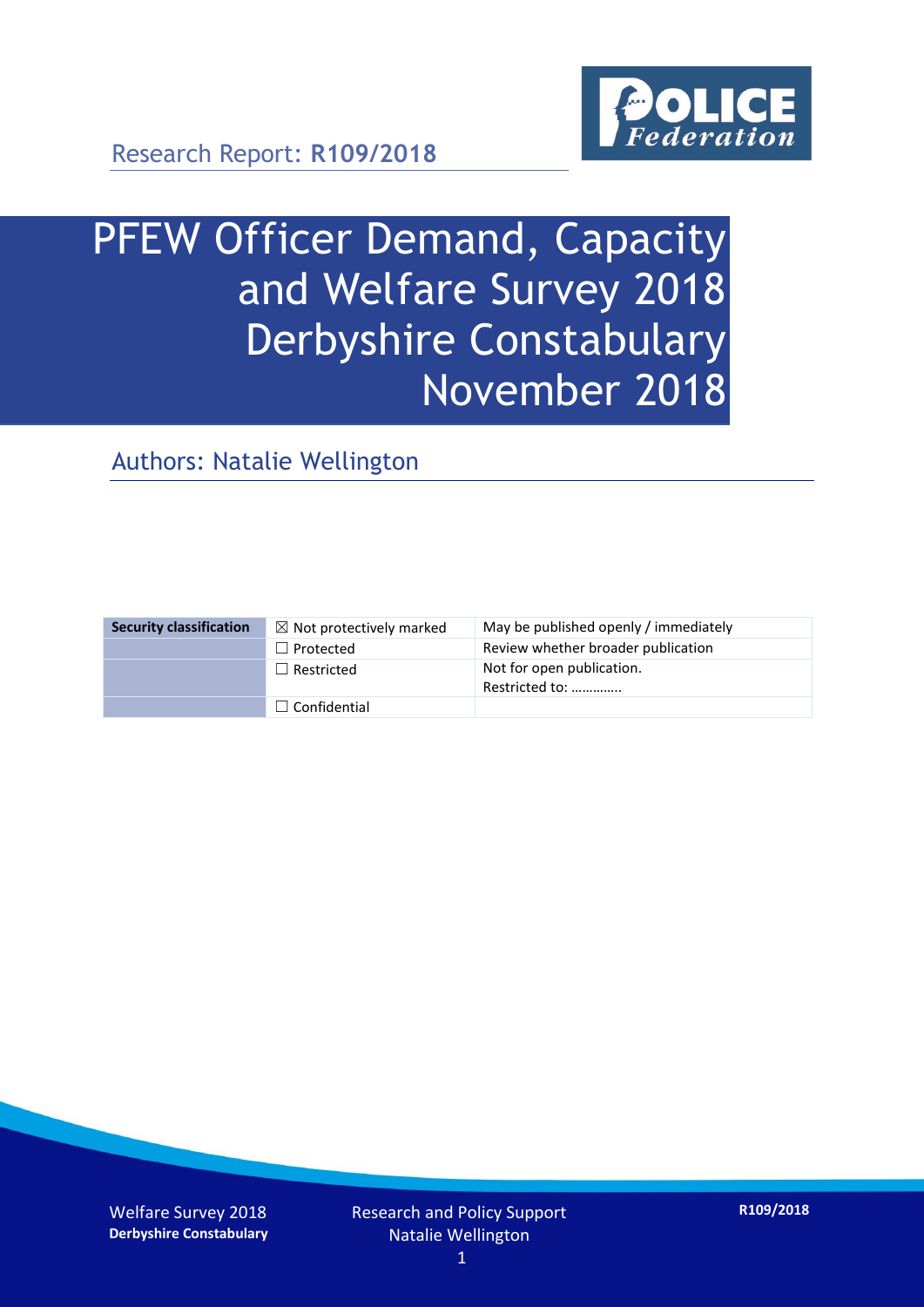### **FOREWORD**

#### **INTRODUCTION**

Over the last decade, the impact of reducing policing budgets on officer numbers has been considerable, with a 15% fall in officer numbers over a seven year period from a high of 142,056 in 2009 to 121,010 in March 2018. $^{\mathrm{i}}$  Evidence from a focus group study conducted by the PFEW<sup>ii</sup> highlighted that these reductions may be having a negative effect on officers individual wellbeing. It was within this context that the Police Federation of England and Wales (PFEW) began a biennial Demand, Capacity and Welfare Survey. The 2018 PFEW Officer Demand, Capacity and Welfare Survey is the second iteration of the survey.

This report provides a summary of responses to key questions from the 2018 PFEW Officer Demand, Capacity and Welfare Survey from respondents in Derbyshire Constabulary.

Where appropriate, details of average responses from last year, or the police service as a whole, are also presented. However, differences across these figures have not been tested to assess whether they are statistically significant<sup>1</sup>; therefore any and all differences reported are for guidance only and must be treated with caution.

Force rankings have not been included, because not all differences are statistically significant. In addition, forces with fewer than 100 respondents were not provided with a force level report as their sample size was too small to be representative of the force as a whole and may have enabled identification of individuals based on their demographics.

Please be aware that the total number of responses for each item may vary slightly as not all items were answered by all respondents, and all percentages are rounded to the nearest whole number. In addition, the actual differences between any and all groups may be quite small and these details should be considered when interpreting the data.

 $<sup>1</sup>$  As all the data are derived from samples of the population, rather than the whole population, percentage figures calculated are strictly</sup> speaking estimates, rather than exact measures. This means that every figure has a margin of error associated with it. Hence a very small percentage difference year on year may be due to sampling, rather than to actual changes.

Welfare Survey 2018 **Derbyshire Constabulary**

-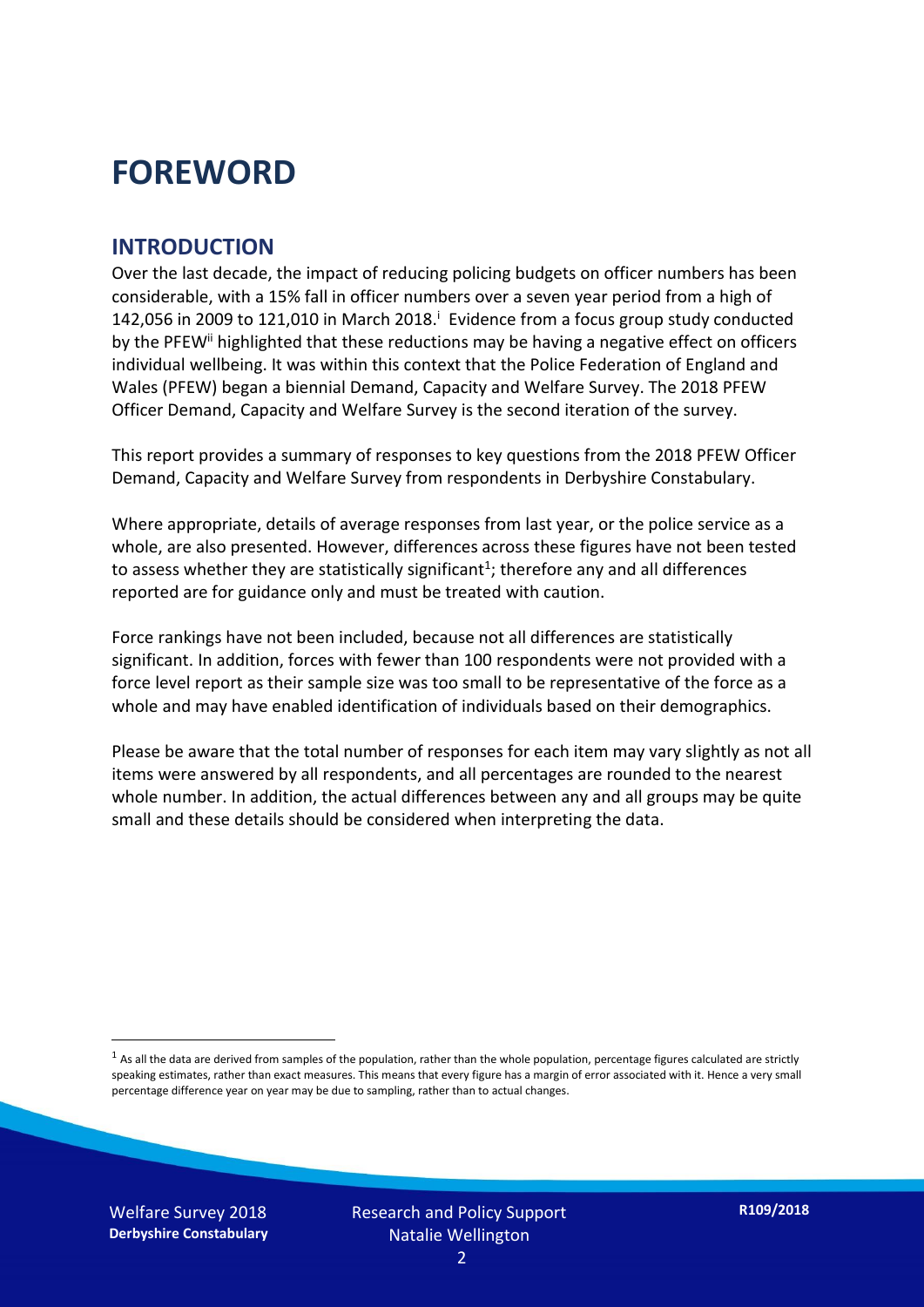#### **RESPONSE RATES AND DEMOGRAPHICS**

Survey responses were gathered over a six-week period between August and September 2018. All officers of the federated ranks in England and Wales were eligible to participate.

Analyses were conducted on a sample of 18,100 responses drawn from all 43 forces across England and Wales.<sup>2</sup> The national response rate for the 2018 survey was 15%.

Overall 4% of respondents (n=788) to the survey declined to state which force they belonged to. These responses have been included within the national data but are excluded from force-level analyses.

260 responses were received from Derbyshire Constabulary, representing a response rate of around 15%. <sup>3</sup> The margin of error for this report has been calculated using the size of the sample and the population. At a 95% confidence level, this force report has a 6% margin of error. If the margin of error is less than 5%, it can be considered to be within the normal bounds of academic rigor.<sup>4</sup> If this threshold has not been met, the results from this report must be interpreted with caution.

61% of responses from Derbyshire Constabulary were received from male officers and 35% of responses were from female officers. The other 4% preferred not to say or identified in another way. In regards to rank, 79% of respondents from Derbyshire Constabulary were Constables, 15% were Sergeants, 6% were Inspectors, and 1% were Chief Inspectors. 5% of responses from Derbyshire Constabulary were received from Black and Minority Ethnic (BME) officers.

-

 $2$  Data were removed where the respondent indicated they were not currently a police officer or they gave implausible answers – for full exclusion criteria, please see the full report.

<sup>3</sup> Based on March 2018 Home Office figures of officer headcount, for full details please see item ii in the reference section.

<sup>4</sup> The generally accepted academic standards is a 95% confidence level with a 5% (or less) margin of error.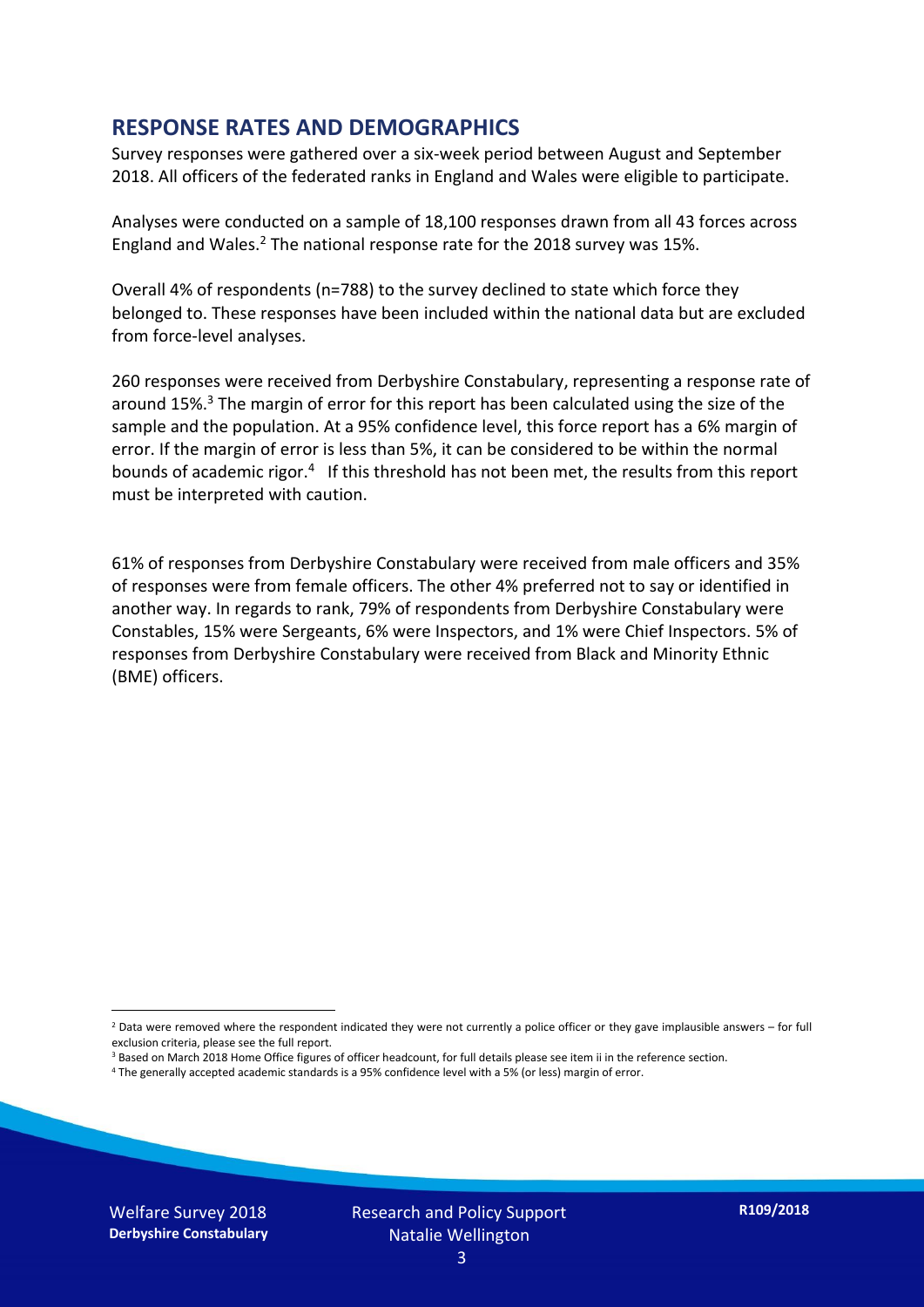### **INFOGRAPHIC**



#### **Who responded?**

**260** responses were received from Derbyshire Constabulary, representing a **15%** response rate



Welfare Survey 2018 **Derbyshire Constabulary** Research and Policy Support Natalie Wellington

**R109/2018**

4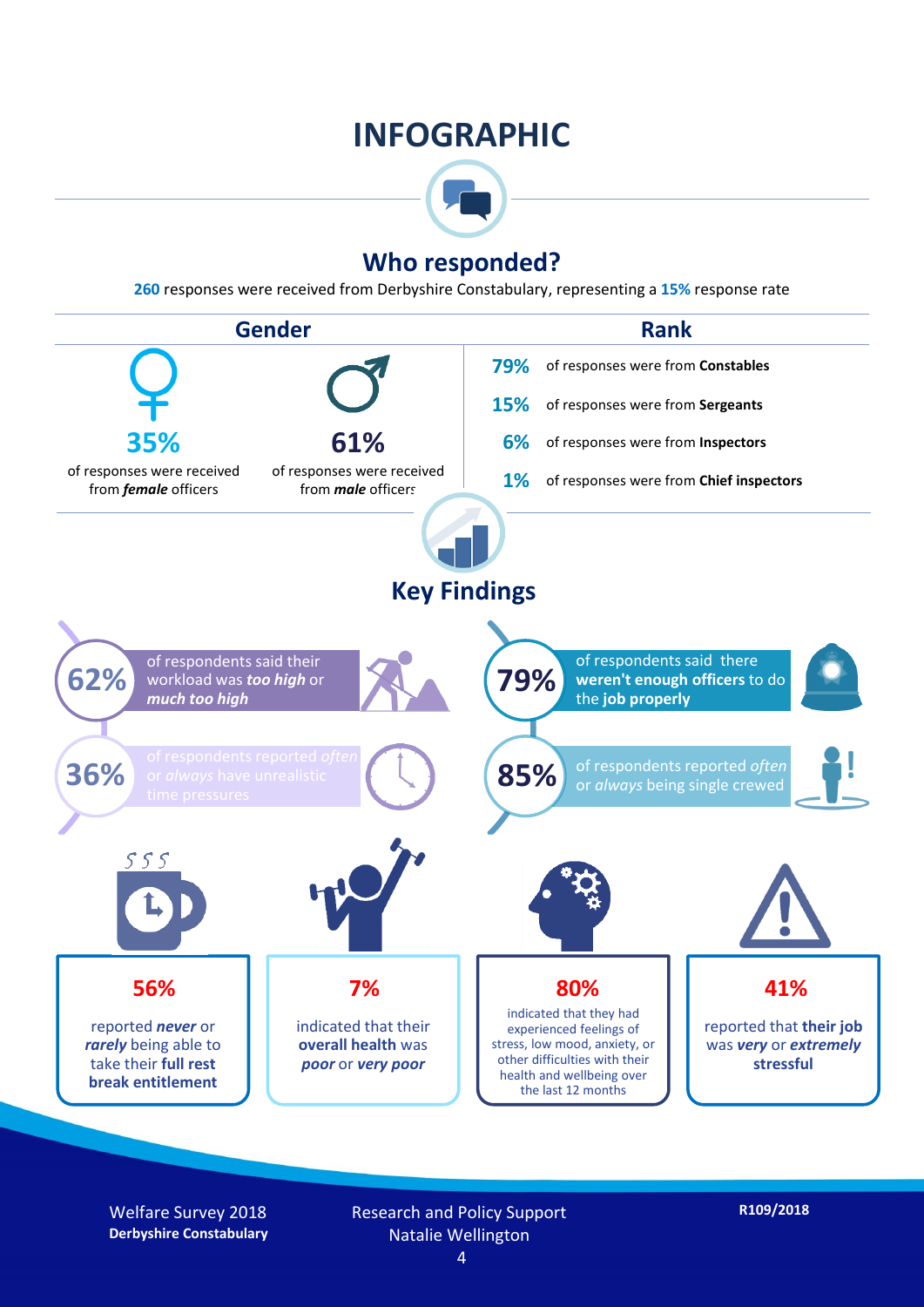### **Executive Summary**

- **260** responses were received from Derbyshire Constabulary, representing a response rate of around **15%**.
- The average (mean) rating for overall Job satisfaction for respondents from Derbyshire Constabulary was **5/10.**
- Frequent single crewing (often or always) was reported by **85%** of respondents from Derbyshire Constabulary.
- **56%** of respondents from Derbyshire Constabulary reported *never* or *rarely* being able to take their **full rest break entitlement***; higher than* the proportion in 2016.
- **62%** of respondents from Derbyshire Constabulary said their **workload** was *too high* or *much too high; higher than* the proportion in 2016.
- **36%** of respondents from Derbyshire Constabulary reported *often* or *always* **having unrealistic time pressures***; higher than* the proportion in 2016.
- **79%** of respondents from Derbyshire Constabulary said there **weren't enough officers to do the job properly***; higher than* the proportion in 2016.
- **12%** said that they had **enough time engage in proactive policing** in their team/unit*; lower than* the proportion in 2016.
- **7%** of respondents from Derbyshire Constabulary indicated that their **overall health** was *poor* or *very poor.*
- **80%** of respondents from Derbyshire Constabulary indicated that they had **experienced feelings of stress, low mood, anxiety, or other difficulties with their health and wellbeing** over the last 12 months.
- **41%** of respondents from Derbyshire Constabulary reported that their job was *very*  or *extremely* **stressful***; higher than* the proportion in 2016.
- **14%** of Derbyshire Constabulary respondents reported that they had suffered **one or more injuries** that required medical attention as a result of **work-related violence** in the last year.
- **11%** of Derbyshire Constabulary respondents reported that they had suffered **one or more injuries** that required medical attention as a result of **work-related accidents**  in the last year.
- **36%** of respondents from Derbyshire Constabulary felt that someone would be **treated differently (in a negative way)** if they disclosed difficulties with their mental health and wellbeing; *lower than* the proportion in 2016.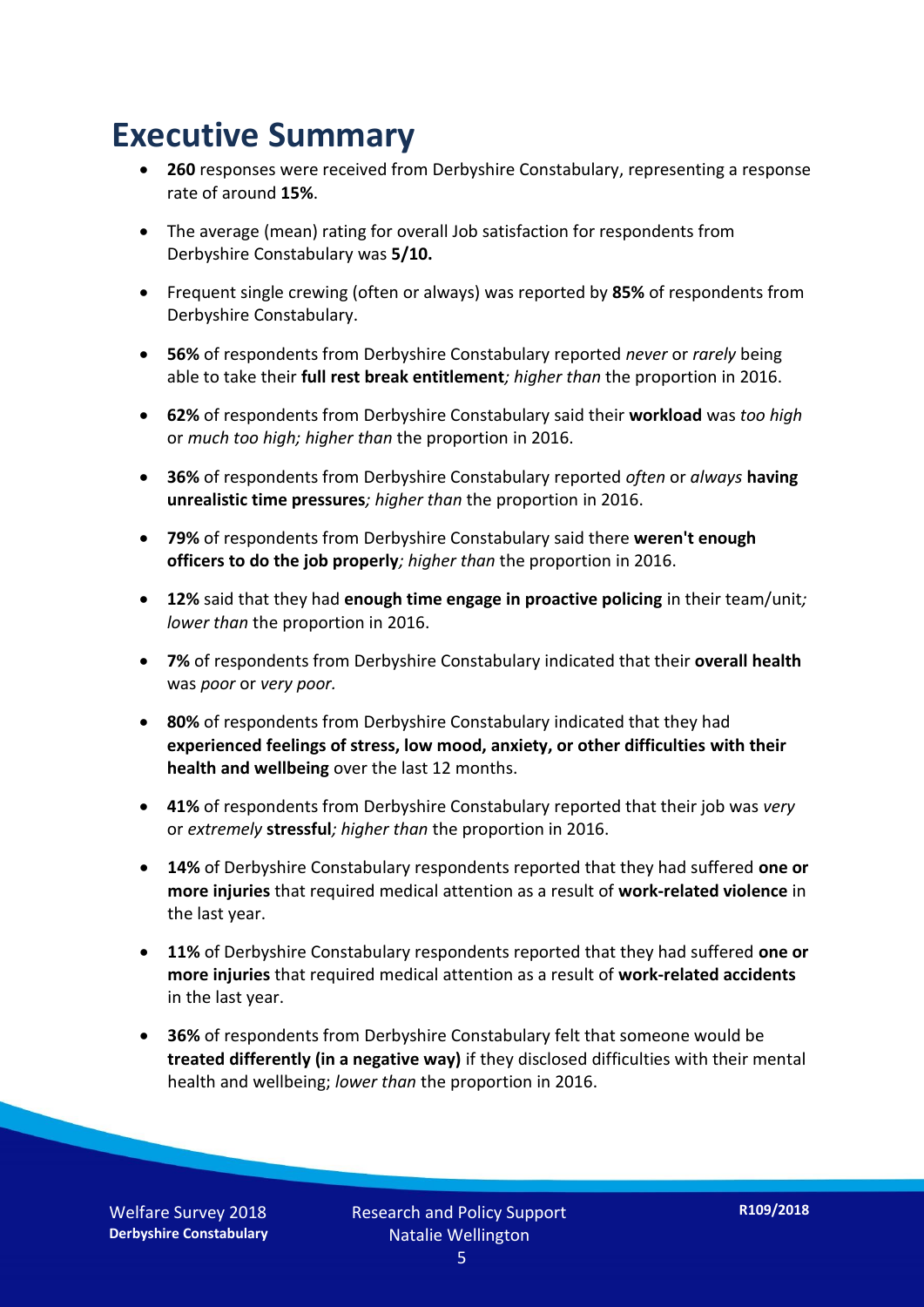## **1. WORKING ARRANGEMENTS**

#### **1.1. OVERALL JOB SATISFACTION**

Respondents were asked to rate their overall job satisfaction between 0 and 10, where 0 was 'not at all satisfied' and 10 was 'completely satisfied.'

The average (mean) rating for overall job satisfaction for respondents from Derbyshire Constabulary was 5/10 (range 0-10), with 26% of respondents reporting an overall job satisfaction rating of 2 or less.

This can be compared to the National average of 4/10, and 32% of respondents reported an overall job satisfaction rating of 2 or less.

#### **1.2. SHIFTS**

10% of respondents from Derbyshire Constabulary reported that their formal shift duration was more than the 8-10 hours advised by the Health and Safety Executive<sup>iii</sup> and the Police Negotiating Board,<sup>iv</sup> and 10% of respondents indicated a shift length of 12 hours or more.

7% of the national sample indicated that their formal shift duration was more than 8-10 hours, and 5% indicated a shift length of 12 hours or more.

#### **1.3. SINGLE CREWING**

Among respondents from Derbyshire Constabulary, for whom this item was applicable, 85% reported being single crewed either *often* or *always* over the previous 12 month period. This can be compared with 75% of respondents from the national sample.

#### **1.4. BREAKS, REST DAYS AND ANNUAL LEAVE**

56% of respondents from Derbyshire Constabulary reported *never* or *rarely being* able to take their full rest break entitlement, and 65% reported having had two or more rest days cancelled in the previous 12 month period. In addition, 25% of respondents from Derbyshire Constabulary told us that they have not been able to take their full annual leave entitlement in the previous 12 month period.

Historical comparison for items relating to breaks, rest days and annual leave for **Derbyshire Constabulary**, are provided in Table 1.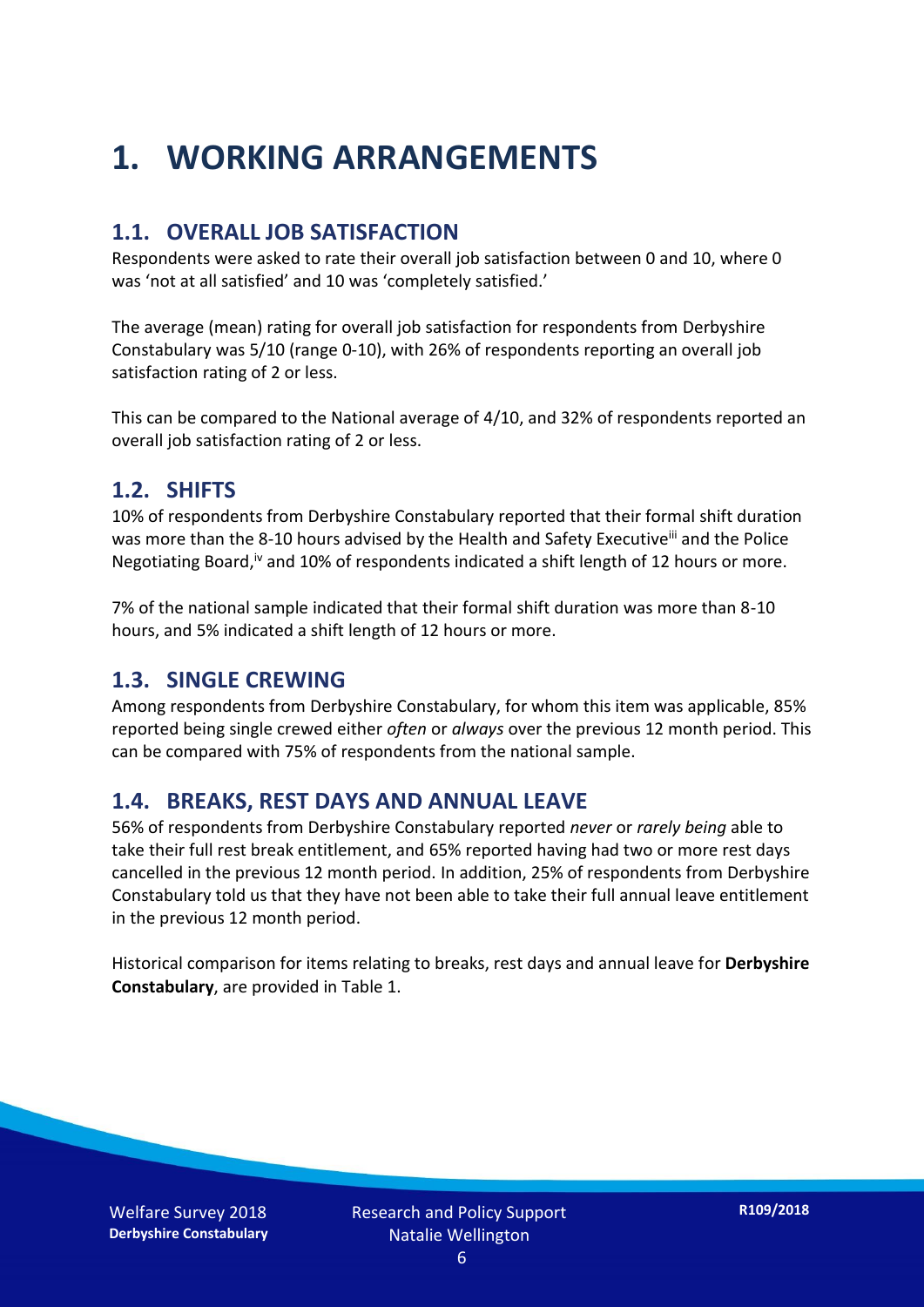| Table 1: Force level figures for breaks, rest days and<br>annual leave     | 2016 | 2018 |
|----------------------------------------------------------------------------|------|------|
| Reported being never or rarely able to take full rest<br>break entitlement | 48%  | 56%  |
| Reported having 2 or more rest days cancelled in the<br>previous 12 months | 82%  | 65%  |
| Reported being unable to take their full annual leave<br>entitlement       | 18%  | 25%  |

Historical comparisons for items relating to breaks, rest days and annual leave for the **police service as a whole**, are provided in the table below.

| Table 2: National figures for breaks, rest days and<br>annual leave        | 2016 | 2018 |
|----------------------------------------------------------------------------|------|------|
| Reported being never or rarely able to take full rest<br>break entitlement | 53%  | 52%  |
| Reported having 2 or more rest days cancelled in the<br>previous 12 months | 76%  | 67%  |
| Reported being unable to take their full annual leave<br>entitlement       | 33%  | 31%  |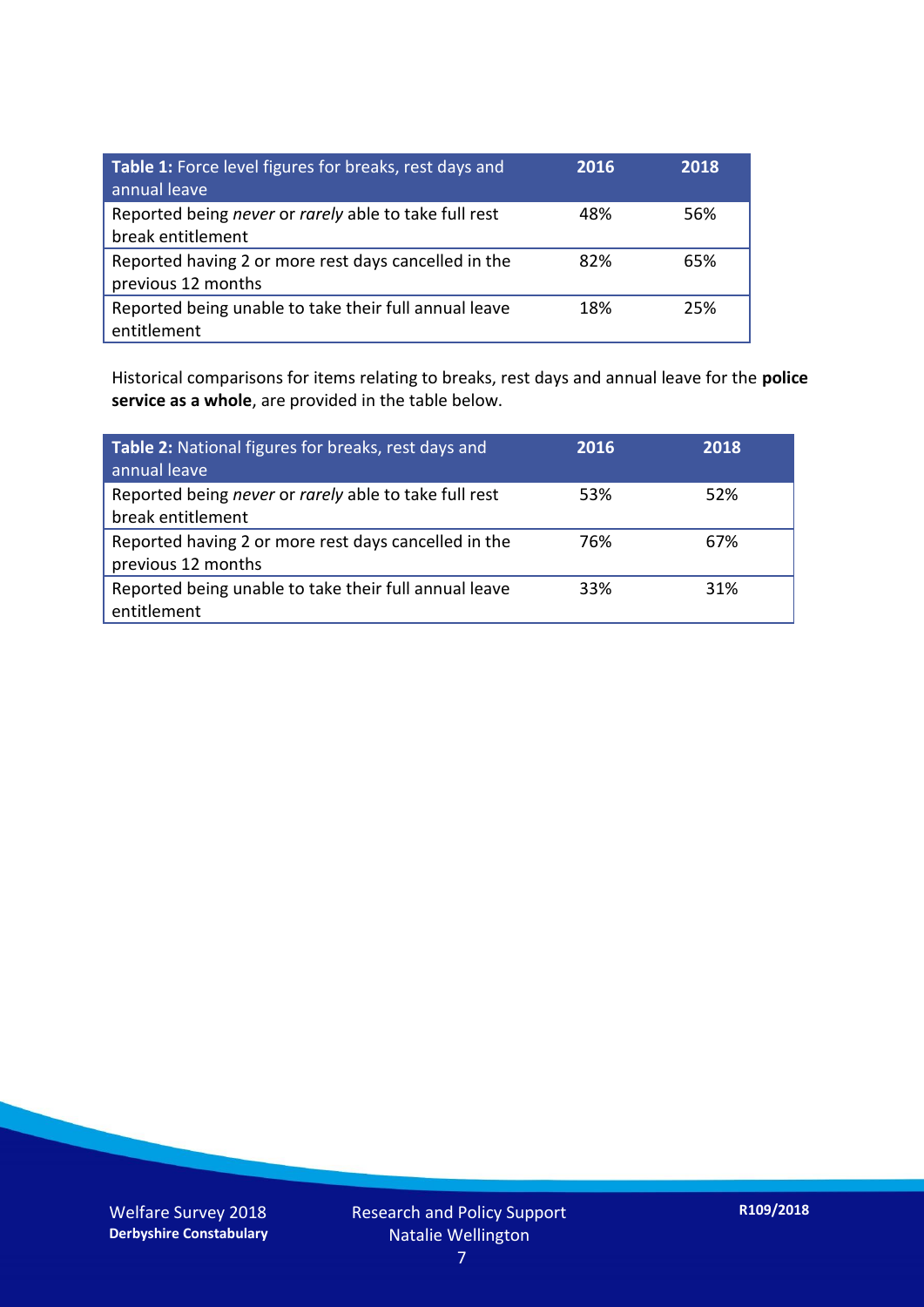## **2. DEMAND**

#### **2.1. WORKLOAD**

62% of respondents from Derbyshire Constabulary told us that their workload is currently *too high*, or *much too high* – *lower than* the proportion from the national sample (72%) and *higher than* the proportion reported by Derbyshire Constabulary in the 2016 Demand, Capacity and Welfare Survey.

#### **2.2. HSE MANAGEMENT STANDARDS**

The UK Health and Safety Executive published the Management Standards Indicator Tool (MSIT) to assist organisations in the assessment of workers exposure to dimensions of the psychosocial work environment that, if not properly managed, can lead to harm to health.<sup>v</sup> The 25-item version of the MSIT<sup>vi</sup> contains four items that measure job demands, which were included as part of the Demand, Capacity and Welfare Survey.

33% of respondents from Derbyshire Constabulary told us that they *often* or *always* have unachievable deadlines, and 51% that they *often* or *always* have to neglect some tasks because they have too much to do.

Historical comparisons for the MSIT job demand items for **Derbyshire Constabulary** are provided in the table below.

| Table 3: Force level figures for HSE MSIT job demands | 2016 | 2018 |
|-------------------------------------------------------|------|------|
| Often or always have unrealistic time pressures       | 20%  | 36%  |
| Often or always pressured to work long hours          | 20%  | 23%  |
| Often or always have to neglect some tasks because    | 35%  | 51%  |
| they have too much to do                              |      |      |
| Often or always have unachievable deadlines           | 16%  | 33%  |

Historical comparison for the MSIT job demand items for the **police service as a whole**, are provided in the table below.

| Table 4: National figures for HSE MSIT job demands | 2016 | 2018 |
|----------------------------------------------------|------|------|
| Often or always have unrealistic time pressures    | 35%  | 40%  |
| Often or always pressured to work long hours       | 26%  | 29%  |
| Often or always have to neglect some tasks because | 43%  | 54%  |
| they have too much to do                           |      |      |
| Often or always have unachievable deadlines        | 29%  | 38%  |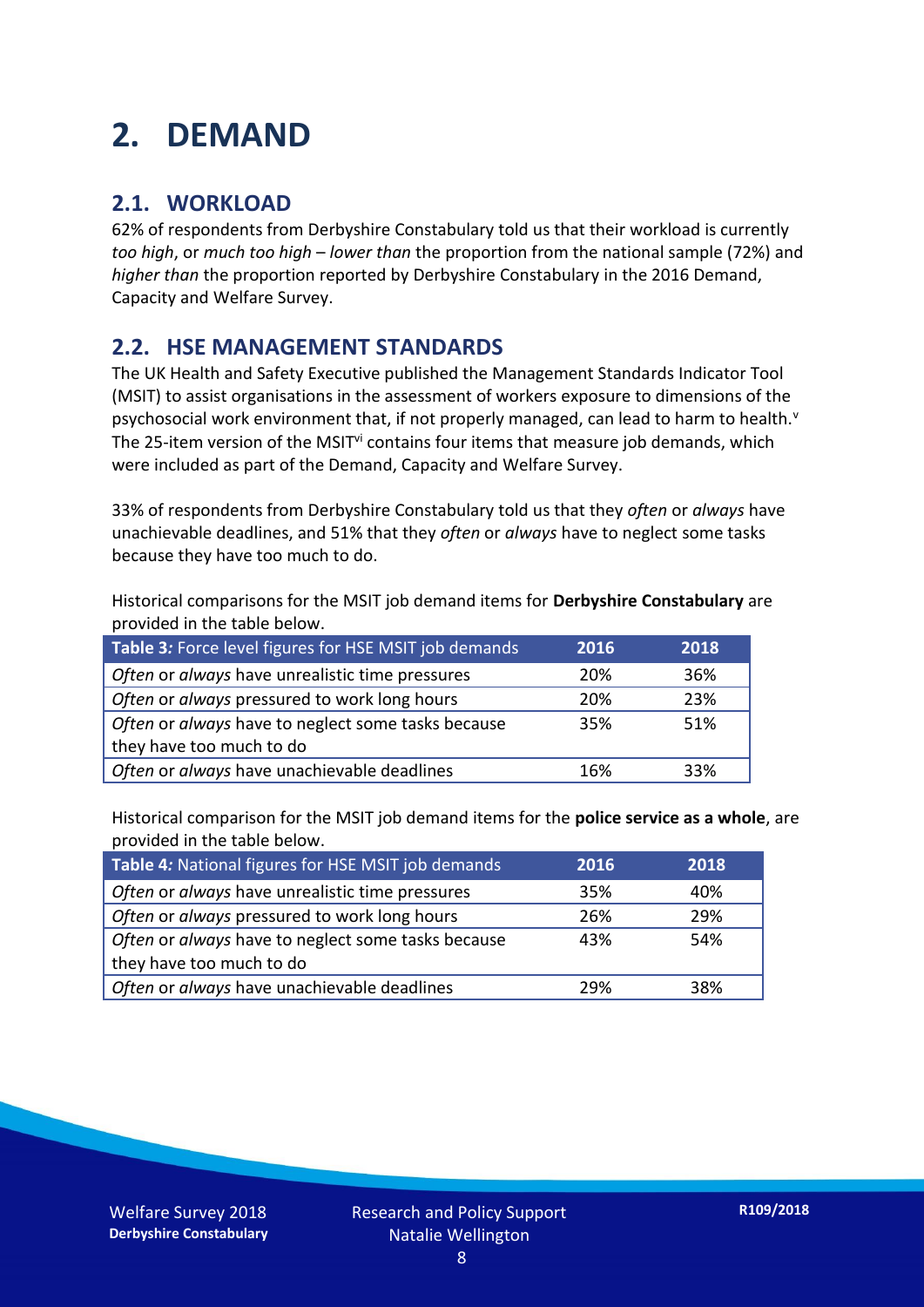#### **2.3. AMOUNT AND PACE OF WORK**

67% of respondents from Derbyshire Constabulary *disagreed* or *strongly disagreed* that they were able to meet all of the conflicting demands on their time, whilst 12% *agreed* or *strongly agreed* that they had enough time engage in proactive policing in their team/unit. The proportion of officers from Derbyshire Constabulary reporting to have enough time to engage in proactive policing is *lower than* the proportion in 2016.

Across the police service as a whole, 74% of respondents *disagreed* or *strongly disagreed* that they were able to meet all of the conflicting demands on their time and 90% *disagreed* or *strongly disagreed* that there are enough officers to manage all the demands made on their team/unit.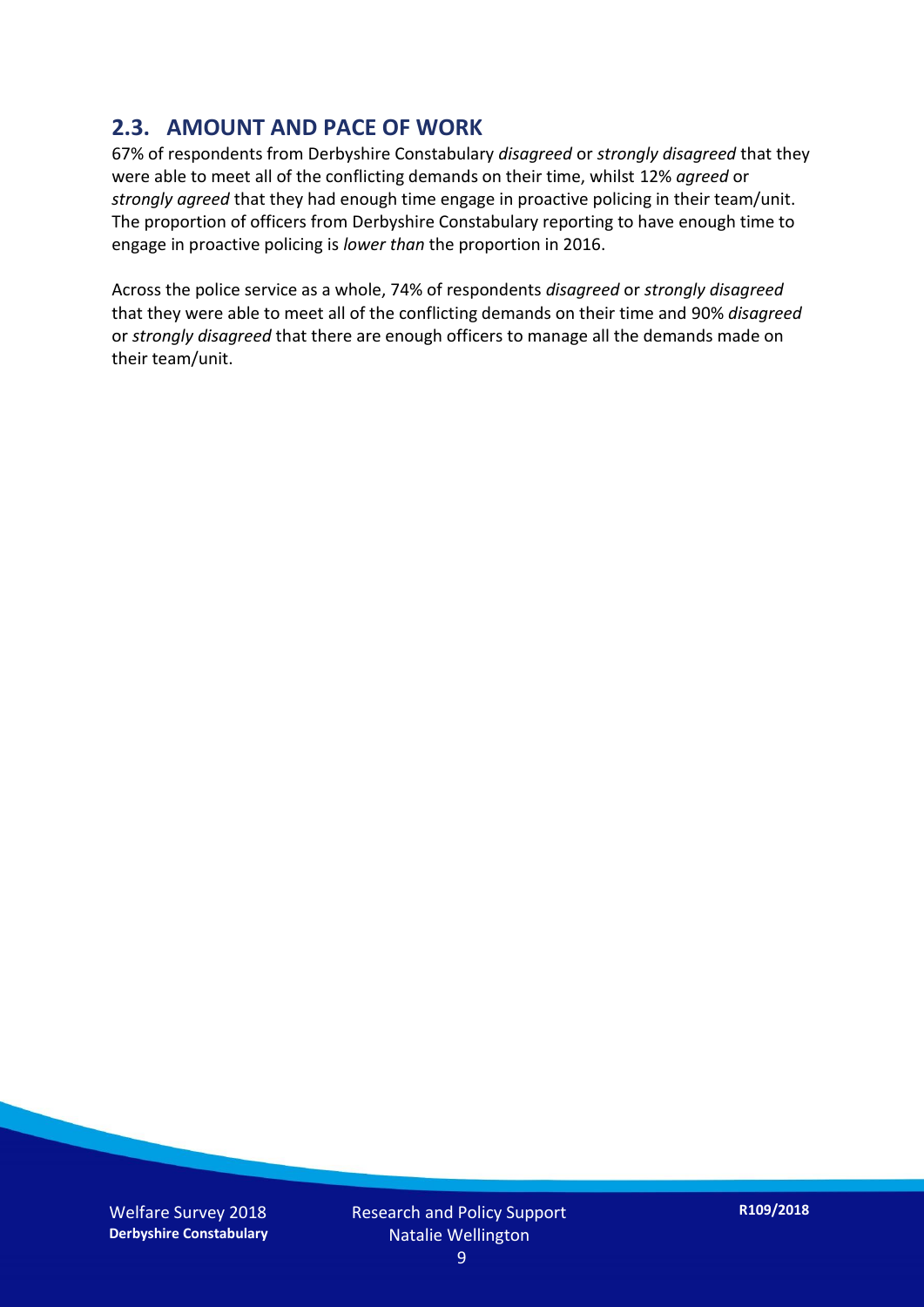## **3. CAPACITY**

#### **3.1. MINIMUM OFFICER STAFFING**

75% of respondents from Derbyshire Constabulary indicated that their team or unit had a minimum officer staffing level.

Among respondents whose team or unit had a minimum officer staffing level, 15% indicated that this level was *never* or *rarely* achieved. This can be compared to 2016 where 9% of respondents from Derbyshire Constabulary indicated that the minimum officer staffing level was *never* or *rarely* achieved.

#### **3.2. OFFICER STAFFING ARRANGEMENTS**

63% of respondents *disagreed* or *strongly disagreed* that the way officer staffing levels are determined in their team/unit seems to be effective; *the same as* the proportion reported in 2016.

Historical comparisons of two key items relating to capacity to deal with demand for **Derbyshire Constabulary** are provided in the table below.

| Table 5: Force level figures for key items relating to capacity                                                     |                                                      |      |  |
|---------------------------------------------------------------------------------------------------------------------|------------------------------------------------------|------|--|
| <b>Statements</b>                                                                                                   | % of respondents who<br>disagreed with the statement |      |  |
|                                                                                                                     | 2016                                                 | 2018 |  |
| There are enough officers in my team/unit for me to do<br>my job properly                                           | 74%                                                  | 79%  |  |
| In my experience, we generally have enough officers to<br>manage all the demands being made on us as a<br>team/unit | 80%                                                  | 86%  |  |

Historical comparisons of the same items for the **police service as a whole** are provided in the table below.

| Table 6: National figures for key items relating to capacity                                                        |                                                      |      |  |  |
|---------------------------------------------------------------------------------------------------------------------|------------------------------------------------------|------|--|--|
| <b>Statements</b>                                                                                                   | % of respondents who<br>disagreed with the statement |      |  |  |
|                                                                                                                     | 2016                                                 | 2018 |  |  |
| There are enough officers in my team/unit for me to do<br>my job properly                                           | 78%                                                  | 83%  |  |  |
| In my experience, we generally have enough officers to<br>manage all the demands being made on us as a<br>team/unit | 85%                                                  | 90%  |  |  |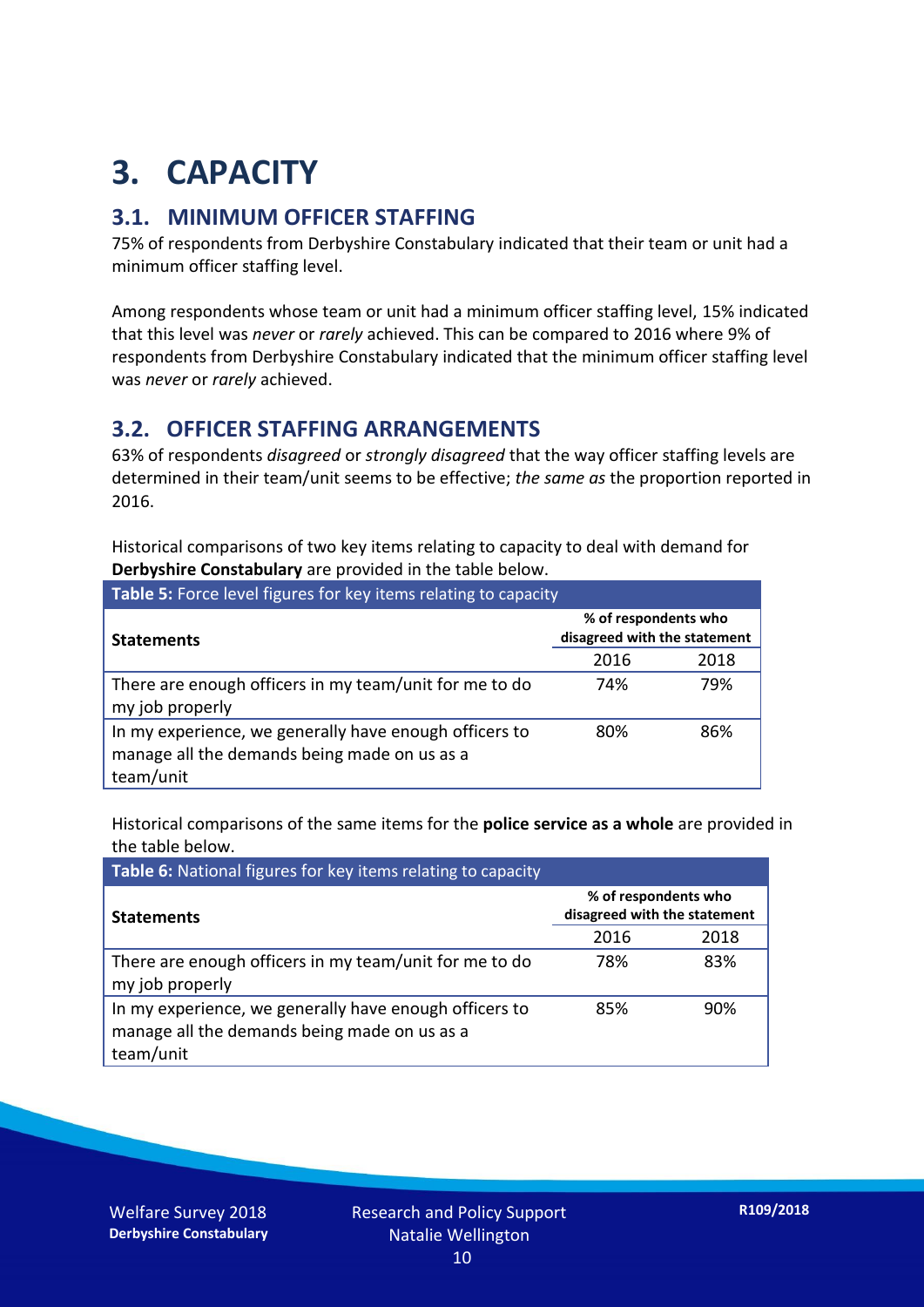## **4. HEALTH AND WELLBEING**

#### **4.1. OVERALL LIFE SATISFACTION**

Respondents were asked to rate their overall life satisfaction between 0 and 10, where 0 was 'not at all satisfied' and 10 was 'completely satisfied.'

The average (mean) rating for overall life satisfaction for respondents from Derbyshire Constabulary was 6/10 (range 0-10). 13% of respondents reported life satisfaction rating of 2 or less.

These results can be compared to the National average of 6/10, with 15% of respondents reporting an overall life satisfaction rating of 2 or less.

#### **4.2. OVERALL PHYSICAL HEALTH**

Participants were asked to rate their overal health on a scale from *very good* to *very poor*. An historical comparison for both national and local figures for this item are below.

| Table 7: Self-rated overall physical health |                       | 2016 | 2018 |
|---------------------------------------------|-----------------------|------|------|
| <b>Force level figures</b>                  | Very poor             | 3%   | 1%   |
|                                             | Poor                  | 10%  | 6%   |
|                                             | Neither good nor poor | 19%  | 18%  |
|                                             | Good                  | 55%  | 50%  |
|                                             | Very good             | 12%  | 25%  |
| <b>National figures</b>                     | Very poor             | 1%   | 1%   |
|                                             | Poor                  | 11%  | 6%   |
|                                             | Neither good nor poor | 23%  | 17%  |
|                                             | Good                  | 53%  | 54%  |
|                                             | Very good             | 13%  | 23%  |

#### **4.3. SINGLE ITEM INDICATOR OF STRESS**

Work related stress was measured using a single-item measure. 41% of respondents from Derbyshire Constabulary presented with a non-diagnostic case of work-related stress.<sup>vii</sup>

This is *higher than* the proportion reported in the 2016 iteration of this survey and *lower than* the proportion reported in this year's national results.

Stress outside of work was assessed using an adaptation of the work-related stress measure. 8% of respondents from Derbyshire Constabulary presented with a non-diagnostic case of stress outside of work.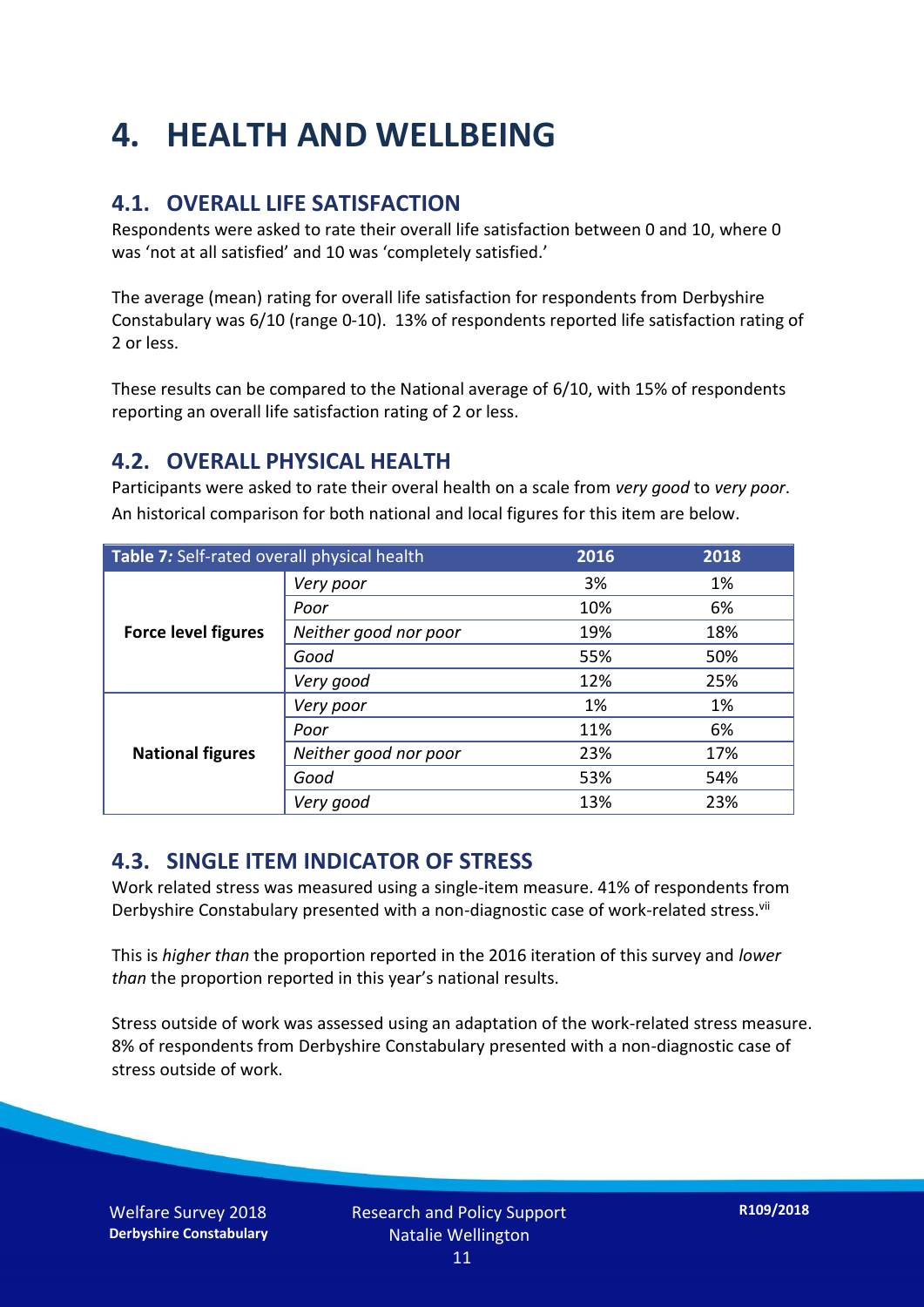#### **4.4. SINGLE ITEM INDICATOR FOR MENTAL HEALTH**

A top-level broad overview of mental wellbeing was established using an item that asked respondents to indicate whether they had experienced feelings of stress, low mood, anxiety, or other difficulties with their health and wellbeing over the last 12 months.

80% of respondents from Derbyshire Constabulary indicated that they had experienced feelings of stress, low mood, anxiety, or other difficulties with their health and wellbeing over the last 12 months; with 92% also indicating that these feelings were caused, or made worse by work.

#### **4.5. MENTAL WELLBEING**

Mental wellbeing can be broadly conceptualized as having two dimensions. The first concerns positive affect (i.e. pleasurable aspects of wellbeing such as feelings of optimism, cheerfulness, and relaxation). The second concerns psychological functioning (i.e. such as clear thinking, self-acceptance, personal development, competence, and autonomy).

To investigate mental wellbeing in more detail the two-dimensional structure of mental wellbeing described above was assessed using the short Warwick-Edinburgh Mental Wellbeing Scale (SWEMWBS). viii The scale asks individuals to rate their experience during the last two weeks for seven positively framed statements.

SWEMWBS findings for **Derbyshire Constabulary** are presented in the table below alongside those for national sample for 2016 and 2018.

**Table 8**: % of respondents that reported experiencing the following positive aspects of wellbeing *rarely* or *none of the time* over the previous 2 weeks

| <b>SWEMWBS item</b>                           | <b>National figures</b> |      | <b>Force level figures</b> |      |
|-----------------------------------------------|-------------------------|------|----------------------------|------|
|                                               | 2016                    | 2018 | 2016                       | 2018 |
| I've been feeling optimistic about the future | 62%                     | 36%  | 63%                        | 25%  |
| I've been feeling useful                      | 28%                     | 25%  | 23%                        | 21%  |
| I've been feeling relaxed                     | 60%                     | 48%  | 60%                        | 42%  |
| I've been dealing with problems well          | 20%                     | 19%  | 18%                        | 17%  |
| I've been thinking clearly                    | 16%                     | 16%  | 11%                        | 13%  |
| I've been feeling close to other people       | 34%                     | 28%  | 40%                        | 26%  |
| I've been able to make up my own mind         | 13%                     | 10%  | 11%                        | 7%   |
| about things                                  |                         |      |                            |      |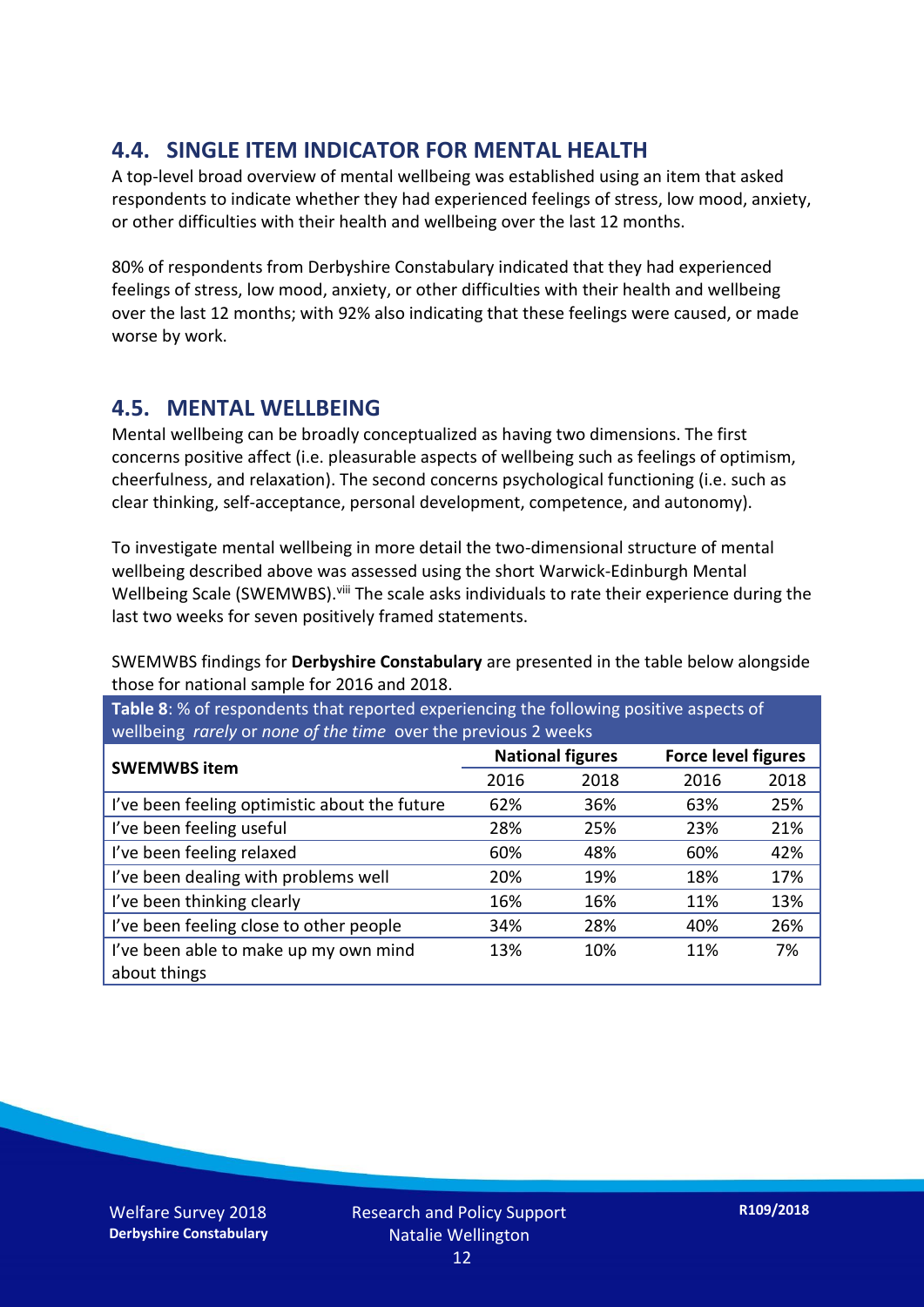#### **4.6. HELP SEEKING**

A question was applied to identify those who had ever **sought help** for feelings of stress, low mood, anxiety, or any other difficulties with mental health and wellbeing. Examples of sources of help were provided including GP, occupational health department, psychologist, therapist, and counsellor.

47% of responses from Derbyshire Constabulary had previously sought help for feelings of stress, low mood, anxiety or other difficulties with their mental health and wellbeing, 56% of which had done so within the last 12 months.

Welfare Survey 2018 **Derbyshire Constabulary** Research and Policy Support Natalie Wellington 13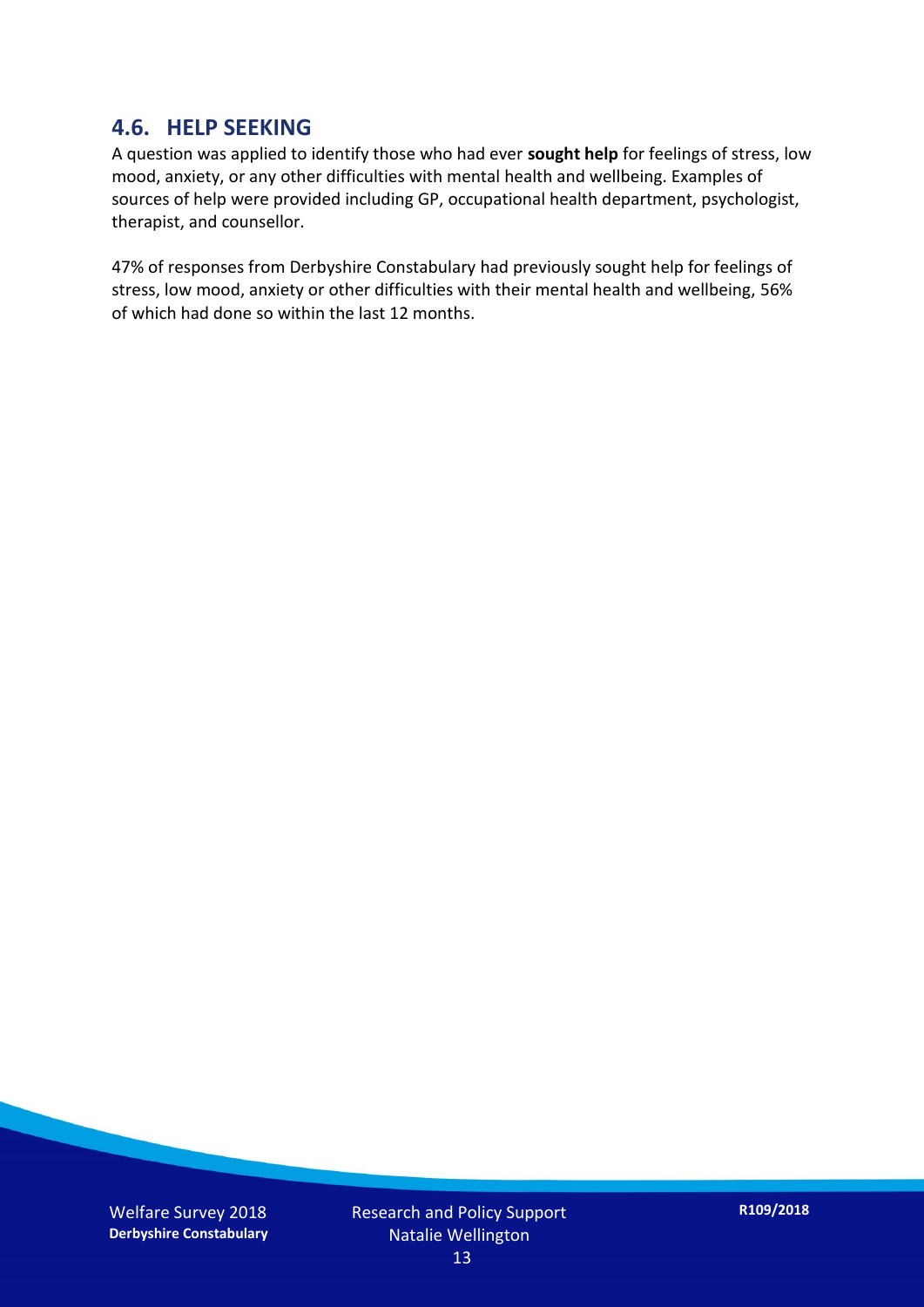## **5. ABSENCE BEHAVIOUR**

#### **5.1. ABSENCE**

51% of respondents from Derbyshire Constabulary reported one or more days of sickness absence and 38% of respondents indicated that at least one day of their sickness absence was attributable to stress, depression, or anxiety.

The national proportion of respondents who had taken one or more days of sickness absence was 56% and 32% of respondents indicated that at least one day of their sickness absence was attributable to stress, depression, or anxiety.

#### **5.2. PRESENTEEISM AND LEAVEISM**

Presenteeism is the act of attending work while ill. This has been shown to be associated with subsequent health decline, particularly in relation to burnout,  $\alpha$  and can to lead to elevated absenteeism.<sup>x</sup> Moreover, evidence suggests that presenteeism can compound the effects of the initial illness and negatively influence job satisfaction, resulting in negative job attitudes and withdrawal from work.<sup>xi</sup>

Leaveism is a recently coined term to describe hidden sickness absence and work undertaken during rest periods, including using allocated time off such as annual leave entitlements to take time off when they are in fact unwell.

Findings for Derbyshire Constabulary are presented in the graph below.



*Figure 1: Force level figures for presenteeism and leaveism*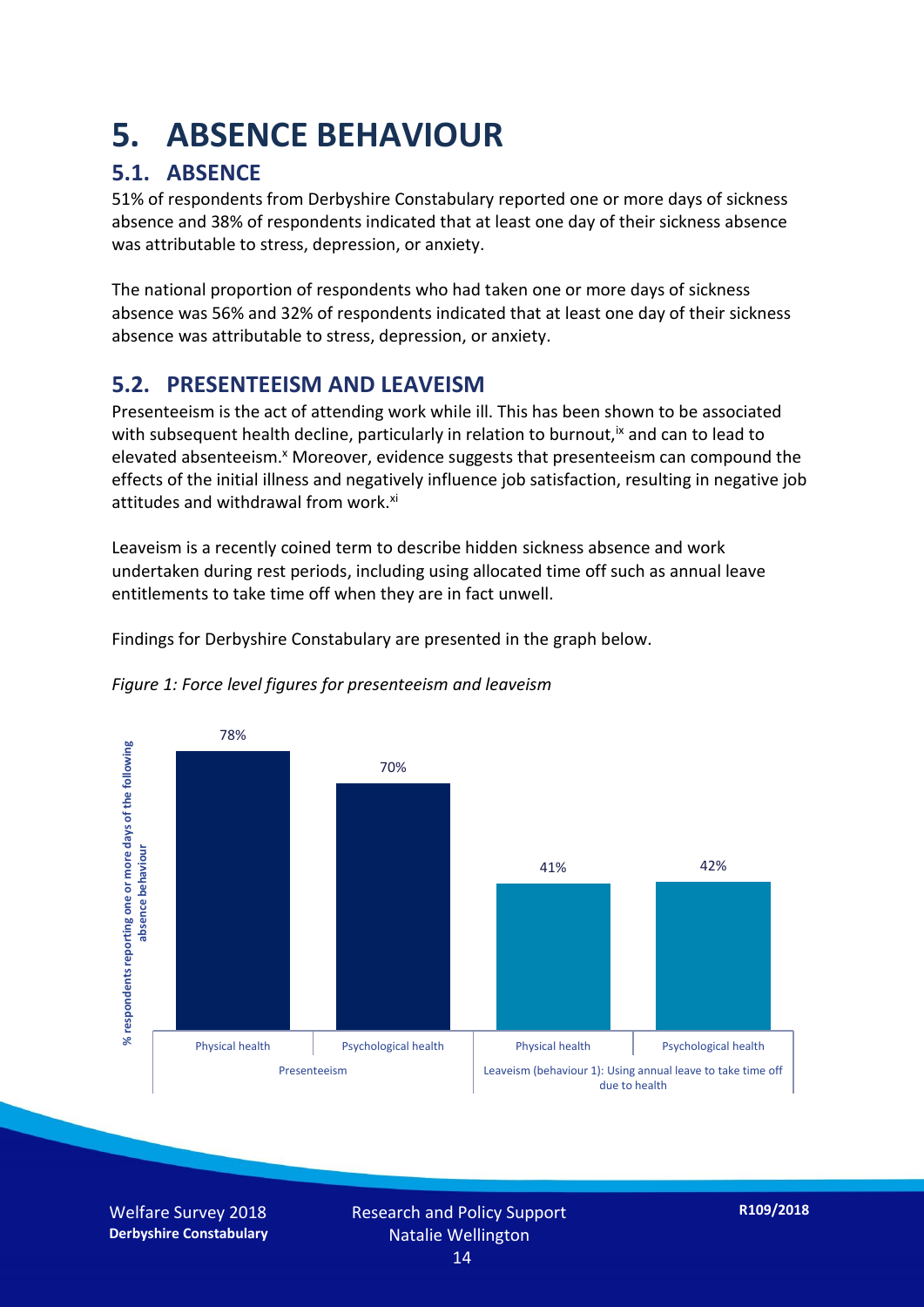### **6. Violence and physical injuries**

#### **6.1. VIOLENCE**

Verbal and physical violence was assessed using four questions regarding how often officers received verbal insults, verbal threats, unarmed physical attacks, and attacks with a weapon from members of the public over the previous 12 months. Findings are presented in the table below.

**Table 9:** Force level figures for frequency of verbal and physical violence from members of the public

| Type of violent victimisation                      | % of respondents indicating frequency<br>of experience as at least once a week |      |  |
|----------------------------------------------------|--------------------------------------------------------------------------------|------|--|
|                                                    | 2016                                                                           | 2018 |  |
| Verbal insults (e.g., swearing, shouting, abuse)   | 42%                                                                            | 34%  |  |
| Verbal threats (e.g., threat of hitting, threat of | 26%                                                                            | 22%  |  |
| kicking)                                           |                                                                                |      |  |
| *Spitting assaults (i.e. being deliberately spat   |                                                                                | 2%   |  |
| upon)                                              |                                                                                |      |  |
| Unarmed physical attacks (e.g., struggling to      | 15%                                                                            | 18%  |  |
| get free, wrestling, hitting, kicking)             |                                                                                |      |  |
| Use of a deadly weapon (e.g., stick, bottle, axe,  | 2%                                                                             | 1%   |  |
| firearm)                                           |                                                                                |      |  |

\*Spitting assaults data was only available from 2018.

#### **6.2. INJURIES**

14% of Derbyshire Constabulary respondents reported that they had suffered one or more injuries that required medical attention as a result of work-related **violence** in the last year – losing more than 147 days in sickness absence.

This is *lower than* the proportion reporting one or more injuries as a result of work-related **violence** than reported in the 2016 iteration of this survey and *lower than* the proportion compared to this year's national results.

11% of Derbyshire Constabulary respondents also reported that they had suffered one or more injuries that required medical attention as a result of work-related **accidents** in the last year – losing more than 92 days in sickness absence.

This is *lower than* the proportion reporting one or more injuries as a result of work-related **accidents** in the 2016 iteration of this survey and *lower than* the proportion compared to this year's national results.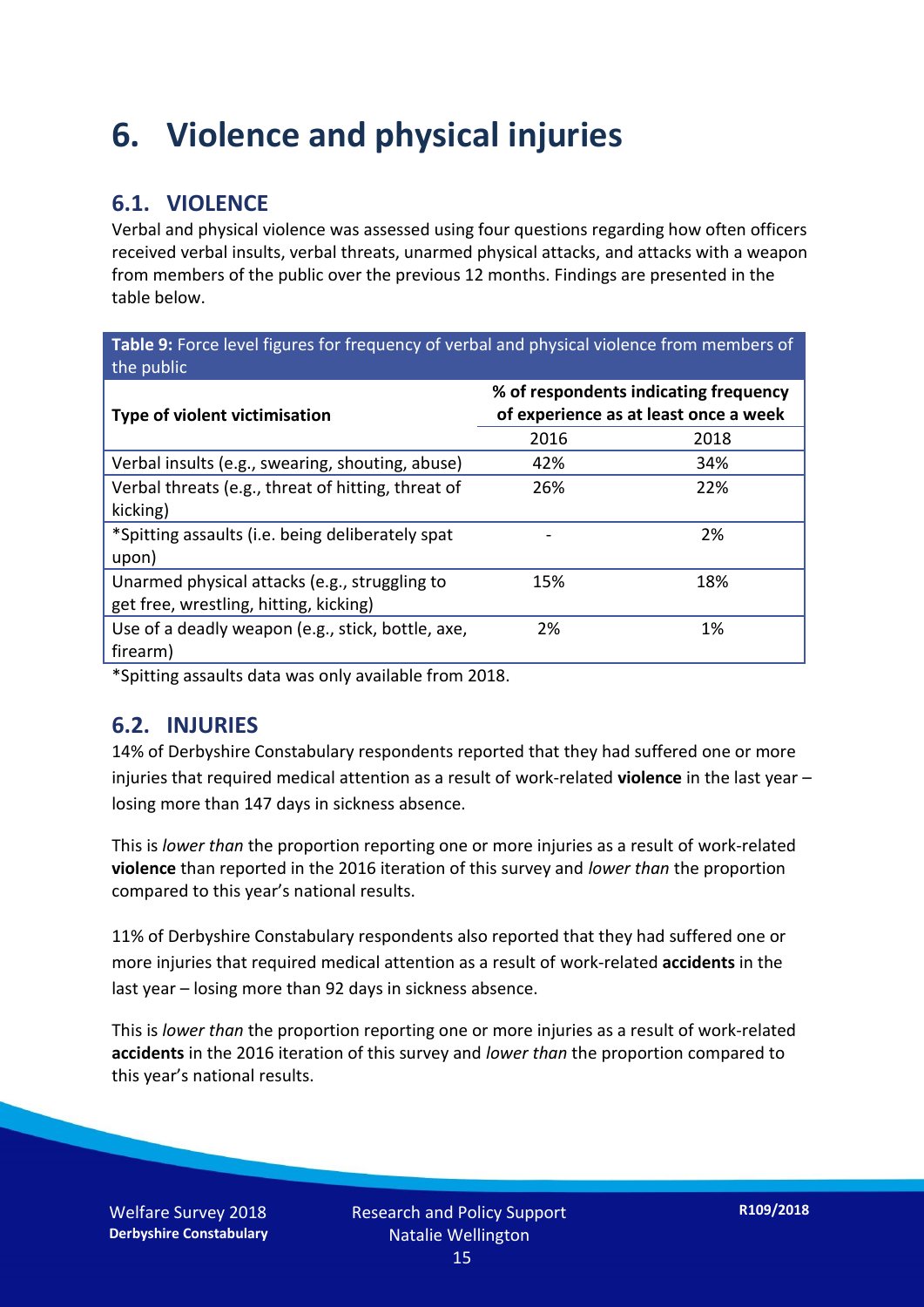## **7. ORGANISATIONAL SUPPORT: MENTAL HEALTH & WELLBEING**

Participants who indicated that they had sought help for difficulties with mental health and wellbeing were presented with additional questions concerning disclosure to a line manager.

#### **7.1. DISCLOSURE**

65% of respondents from Derbyshire Constabulary, for whom it was applicable, reported that they had disclosed seeking mental health and wellbeing support to their line managers. This can be compared with 65% from the same survey in 2016.

#### **7.2. REASONS FOR NON-DISCLOSURE**

Respondents who did not disclose to their line managers that they had sought mental health and wellbeing support, were asked to indicate why. Findings are presented in the table below.

| Table 10: Reasons for non-disclosure                        |                     |                 |  |
|-------------------------------------------------------------|---------------------|-----------------|--|
|                                                             | % of total mentions |                 |  |
| <b>Item</b>                                                 | Force level         | <b>National</b> |  |
|                                                             | figures             | figures         |  |
| I was worried that my other colleagues would find out       | 10%                 | 10%             |  |
| I thought it would negatively affect my opportunities for   | 10%                 | 11%             |  |
| promotion and/or specialising                               |                     |                 |  |
| It wasn't affecting my work                                 | 9%                  | 7%              |  |
| I didn't want to be treated differently (in a negative way) | 13%                 | 13%             |  |
| I felt it was a personal matter                             | 16%                 | 20%             |  |
| I have had negative experiences of disclosing in the past   | 6%                  | 6%              |  |
| I thought it would have a negative impact on my career      | 11%                 | 10%             |  |
| There is a negative attitude in the police service towards  | 12%                 | 12%             |  |
| people who experience difficulties with their mental health |                     |                 |  |
| and wellbeing                                               |                     |                 |  |
| I did not think my line manager would treat me with         | 6%                  | 7%              |  |
| empathy                                                     |                     |                 |  |
| For reasons other than those listed above                   | 7%                  | 4%              |  |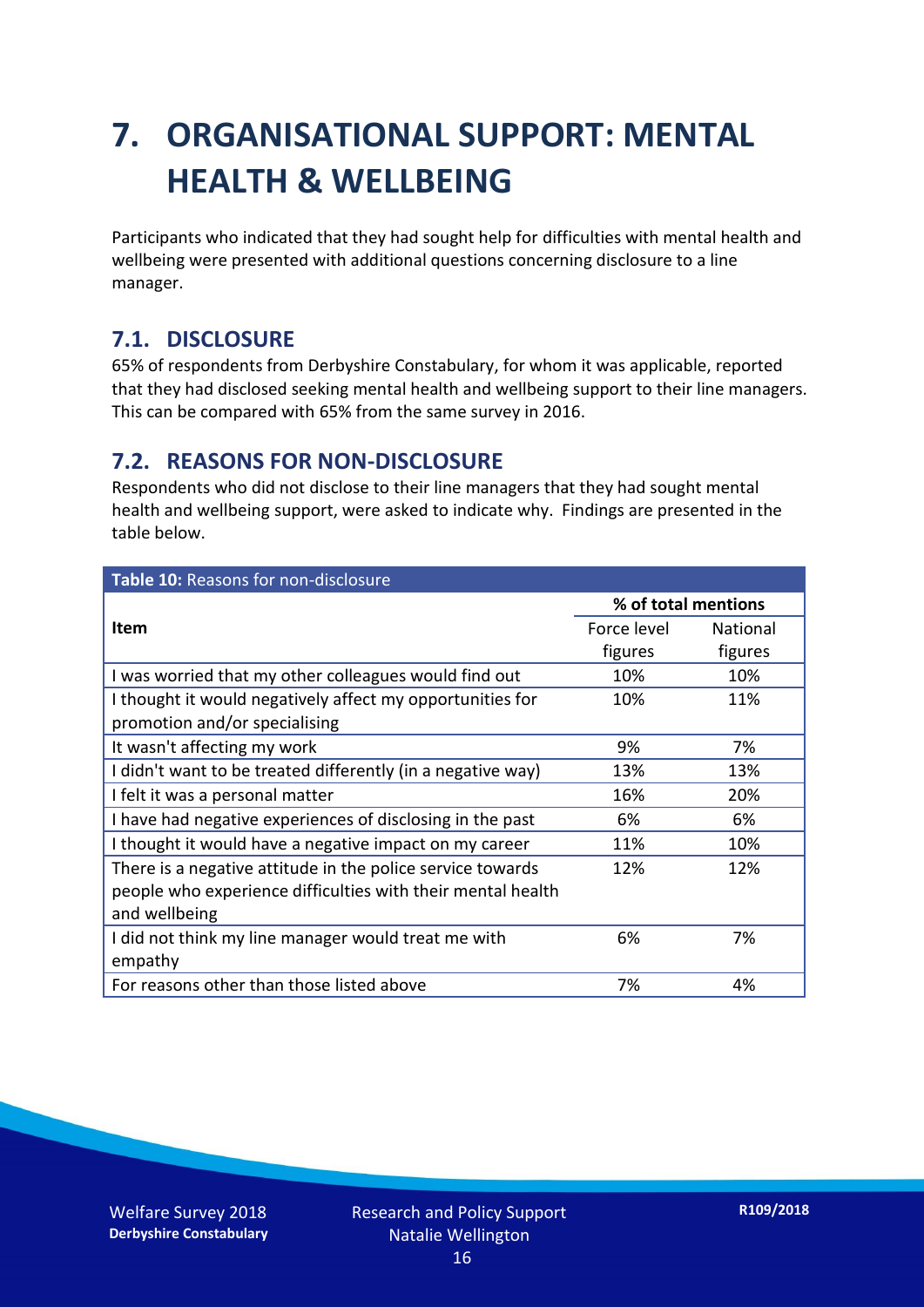#### **7.3. ATTITUDES TO MENTAL HEALTH AND WELLBEING**

All respondents were asked about the attitude of the police service towards mental health and wellbeing.

Respondents were provided with a list of statements, and asked to indicate the extent to which they agreed or disagreed with the statement.

The table below shows the percentage of respondents who agreed with three key statements about the police services attitudes towards mental health and wellbeing for both Derbyshire Constabulary, and the police service as a whole.

| Table 11: Attitudes to mental health and wellbeing |                                                    |                         |  |
|----------------------------------------------------|----------------------------------------------------|-------------------------|--|
| <b>Statements</b>                                  | % of respondents that agreed with<br>the statement |                         |  |
|                                                    | Force level figures                                | <b>National figures</b> |  |
| The police service encourages staff to talk openly | 61%                                                | 45%                     |  |
| about mental health and wellbeing                  |                                                    |                         |  |
| Someone would be treated differently (in a         | 36%                                                | 37%                     |  |
| negative way) if they disclosed difficulties with  |                                                    |                         |  |
| their mental health and wellbeing                  |                                                    |                         |  |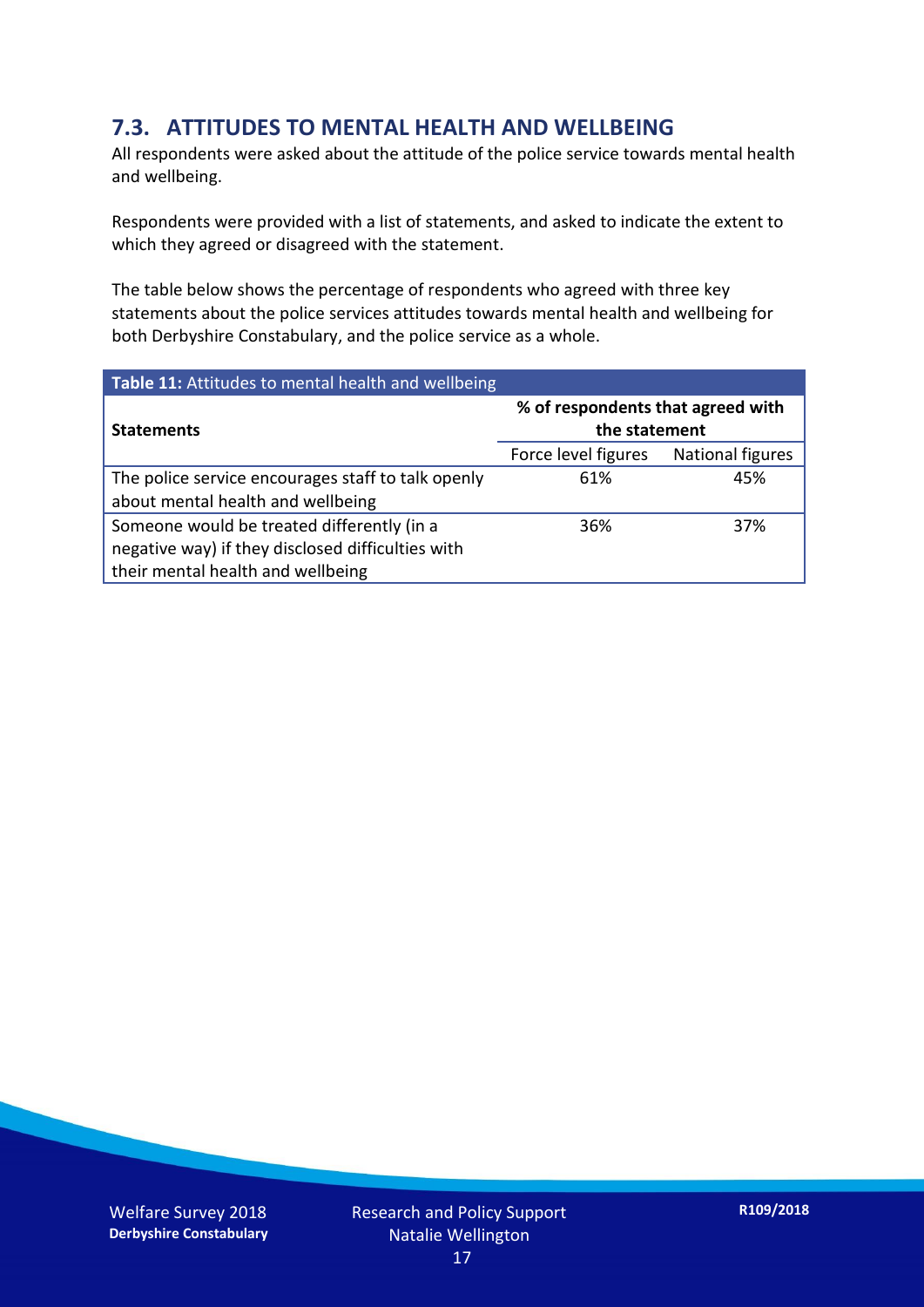### **8. Notes for JBBs**

Additional findings from the 2018 Demand, Capacity and Welfare survey are available on request from the Research and Policy department. Additional topics include, but are not limited to:

- Morale,
- Fatigue and sleep,
- Managerial mental health and wellbeing support,
- Organisational change, and
- Organisational justice.

The findings of the survey can also be broken down in more detail in terms of different demographic groups, such as rank, role or length of service. However please be aware that we can only go into a certain level of detail with this demographic data in order to preserve respondents' confidentiality.

JBBs wishing to obtain further information can contact [ResearchandDataCollection@polfed.org](mailto:ResearchandDataCollection@polfed.org) to discuss their requirements.

The Research and Policy Department only has one member of staff responsible for these data requests; please bear this in mind in terms of turnaround times and the amount of data you request when contacting the team.

All other interested parties should speak to their local JBB in the first instance.